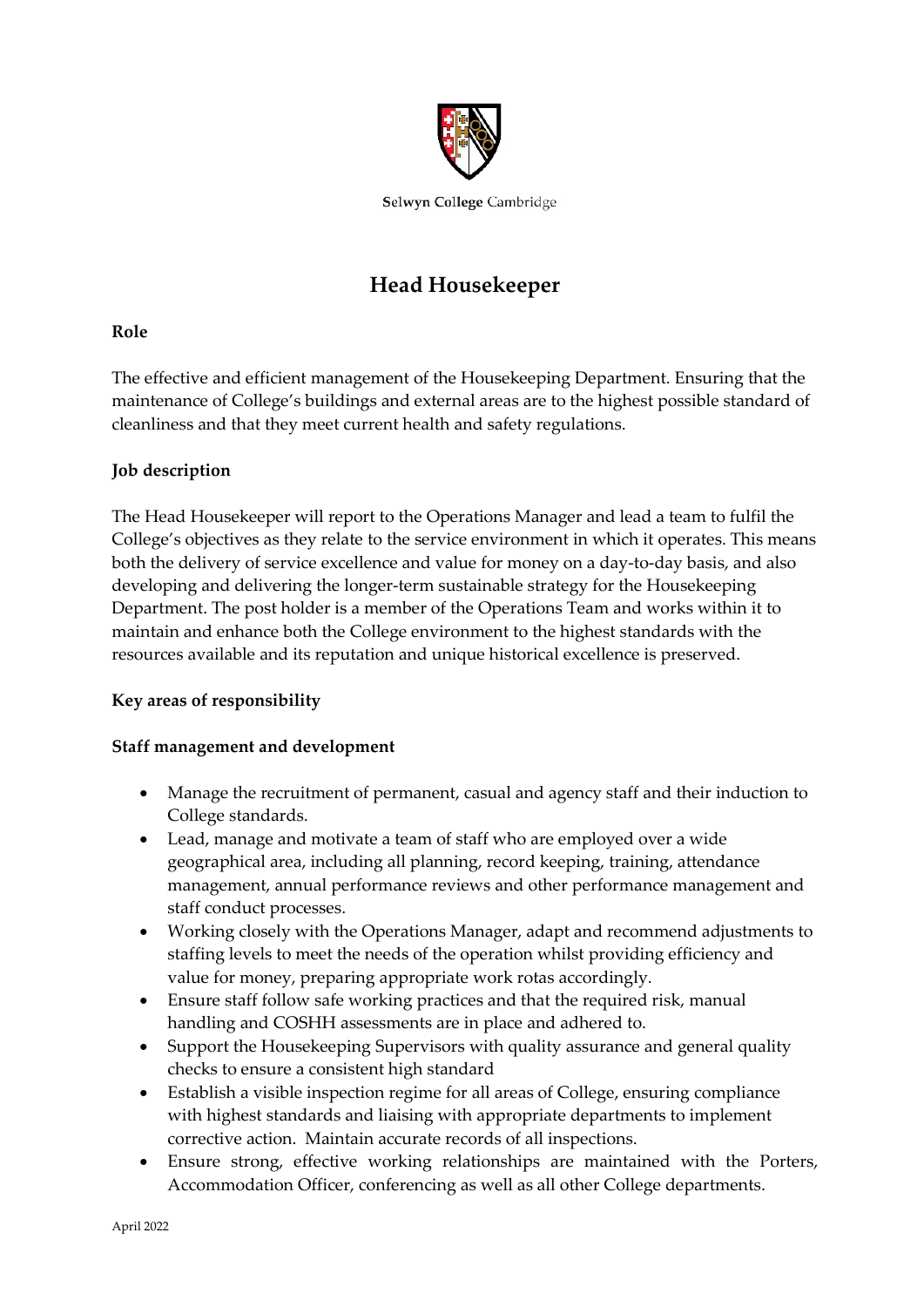• Liaise with the Operations Team, take an active part in meetings and share information with peers, keeping them informed of all matters which may affect them, including customer feedback.

## **Building management**

- Using the rooms database, 'Mercury', to identify the College's daily and future housekeeping requirements, holding daily meetings with supervisors to allocate resources to ensure smooth operation and maximum efficiency.
- Liaise with the Conference & Events Manager, Accommodation Officer and Porters to ensure the smooth exchange of relevant information regarding rooms and the efficient delivery of serviced rooms for students, conference delegates and other guests.
- Establish, administer, record and maintain a regime for cleaning common and external areas to ensure they meet the highest standards eg:
	- o Remove cobwebs, rubbish, leaves, recycling and cigarette butts.
	- o Monitor cycle sheds, pathways, steps and clean when required.
	- o Appoint contractors to clean external windows twice annually.
	- o Monitor carpets and appoint contractors to clean as required.
	- o Monitor the condition of stair nosings and vinyl flooring and arrange repairs/replacements as necessary.
	- o Ensure the proper maintenance of all equipment; planning for repairs and/or replacements of used and damaged equipment.
- Organise waste management and recycling. Ensure waste is regularly collected from all College departments and send updated records to the Compliance Officer. These include wet waste, electrical items, green waste.

#### **Procurement**

- Respond to all member requests concerning furniture requirements and Fellows' moves, ensuring all requests are dealt with promptly, politely and efficiently.
- Manage the furniture, furnishings and equipment budget and provide costings to the Finance Manager.
- Establish a programme for the replacement of old furniture and curtains.
- Liaise with the Stores Supervisor to ensure the cost effective procurement of:
	- o Furniture, carpets and furnishings.
	- o Cleaning materials and equipment.
	- o Linen supplies and appropriate levels of stock.
- Liaise with the Head of Buildings & Maintenance and Operations Manager regarding all refurbishments and maintenance programs.

## **College Caretakers**

- Line manage the College Caretakers, delegate tasks and monitor their working practices.
- Liaise with the Porters and Head Gardener to organise staff to assist with snow and ice clearing, in accordance with the College`s preventing slips and trips policy.

## **Health and safety**

• Ensure all College storage areas are tidy with items stored safely within HSE and COSHH compliance.